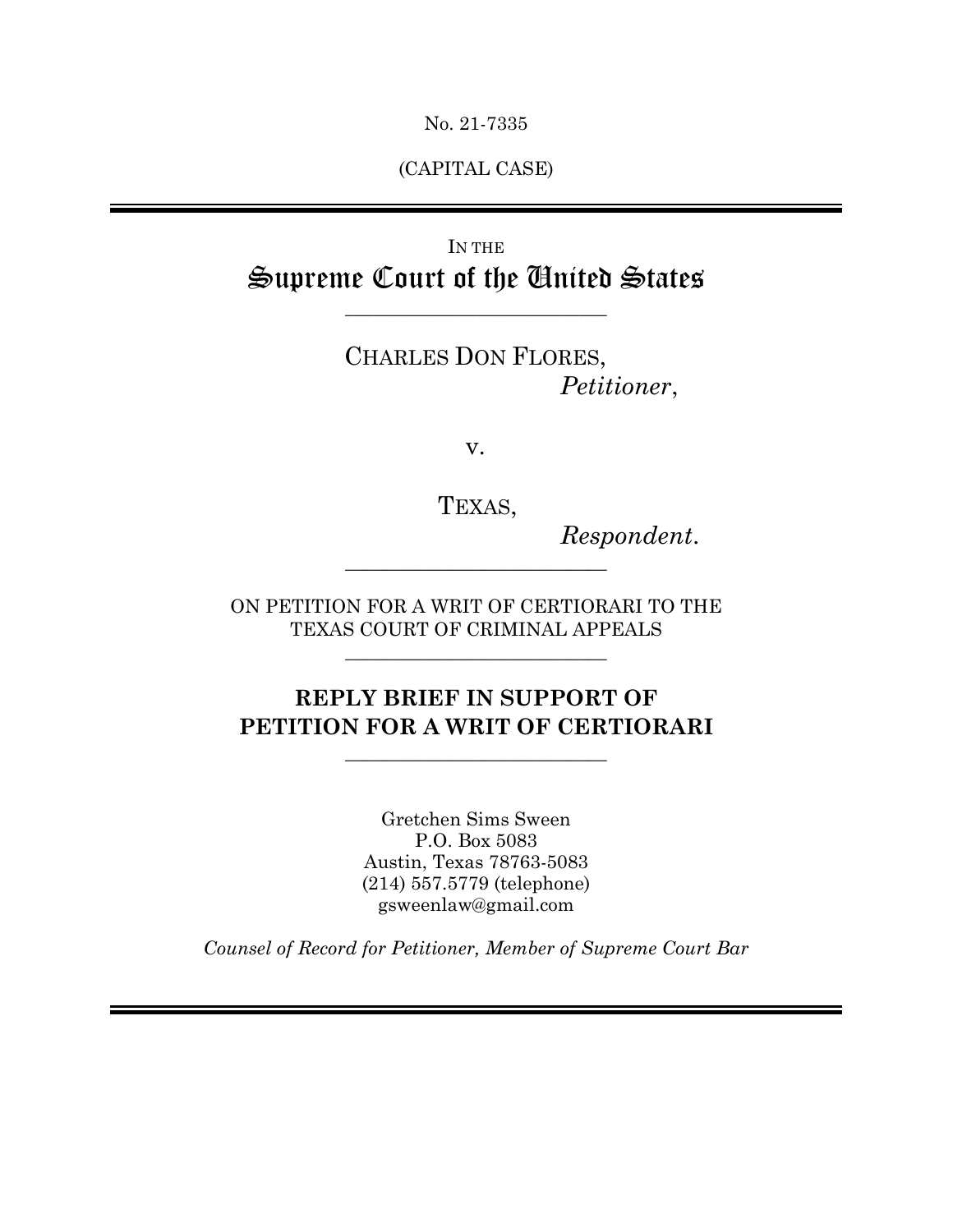## **TABLE OF CONTENTS**

<span id="page-1-0"></span>

| A. The application of the operative state procedural rule was arbitrary.  3     |
|---------------------------------------------------------------------------------|
| B. The application of the operative state procedural rule imposes an undue      |
| II. The State Relies on a Confusing and Fallacious Portrait of Decontextualized |
|                                                                                 |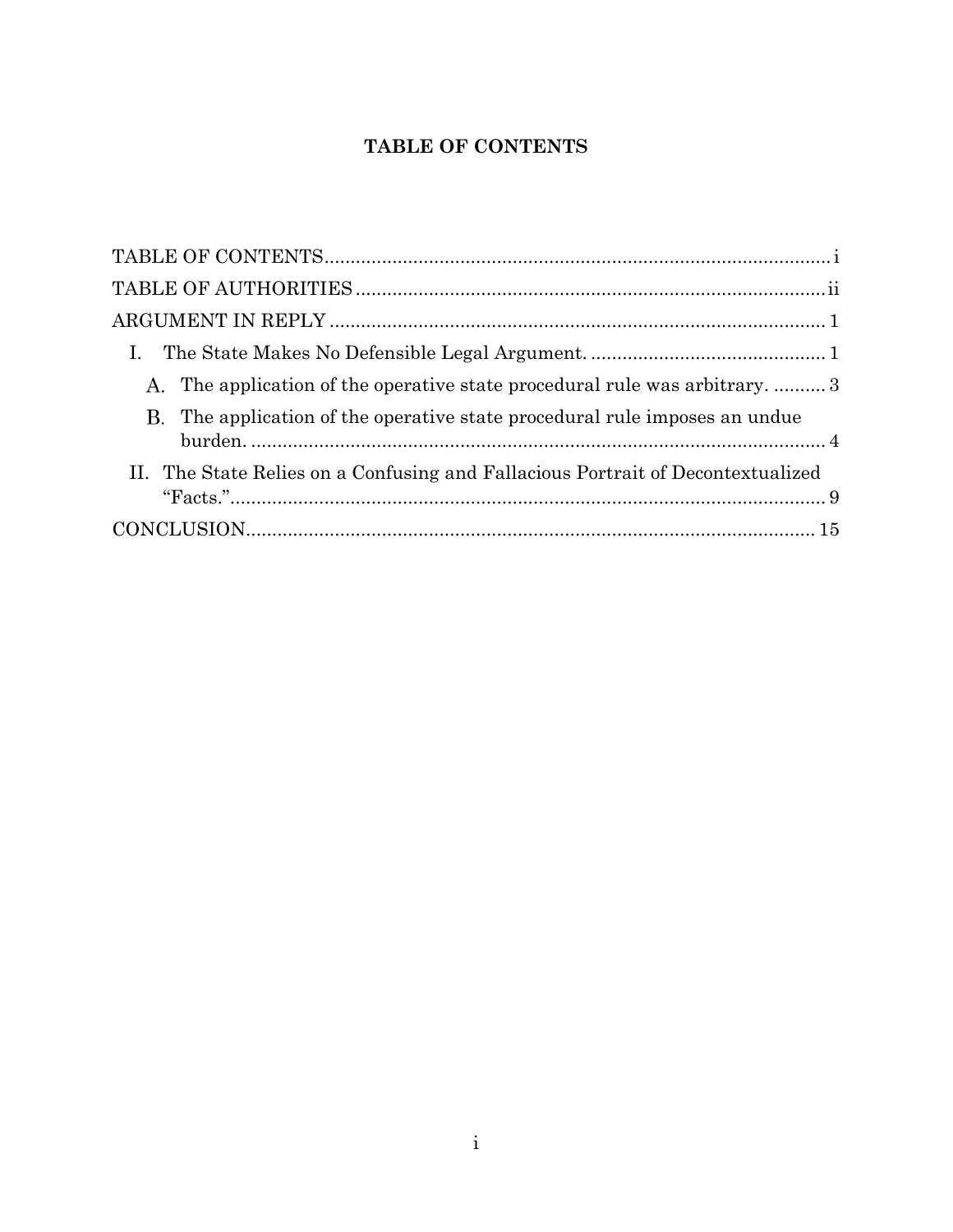## **TABLE OF AUTHORITIES**

<span id="page-2-0"></span>

| Page(s)<br>Cases                                                                                                                                                  |
|-------------------------------------------------------------------------------------------------------------------------------------------------------------------|
| Ex parte Campbell,                                                                                                                                                |
| Felder v. Casey,                                                                                                                                                  |
| Ex parte Rodney Reed,                                                                                                                                             |
| Shinn v. Jones,                                                                                                                                                   |
| Staub v. City of Baxley,                                                                                                                                          |
| Storey v. Lumpkin,                                                                                                                                                |
| <b>Statutes</b>                                                                                                                                                   |
|                                                                                                                                                                   |
|                                                                                                                                                                   |
|                                                                                                                                                                   |
| <b>Other</b>                                                                                                                                                      |
| Death Penalty Information Center, Texas Court of Criminal Appeals Stays Melissa<br>Lucio's Execution and Orders Hearing on Her Innocence Claims (April 25, 2022)6 |
| L. Bazelon, <i>Ending Innocence Denying</i> ,<br>14                                                                                                               |
| K. Blakinger and M. Chammah, Everyone on Death Row Gets a Lawyer. Not<br><i>Everyone Gets a Kim Kardashian</i> , THE MARSHALL PROJECT (July 16, 2021)6            |
| L. McGaughy, Texas Rangers stop using hypnosis after Dallas Morning News<br><i>investigation reveals dubious science</i> , DALLAS MORNING NEWS (Mar. 11, 2021)3   |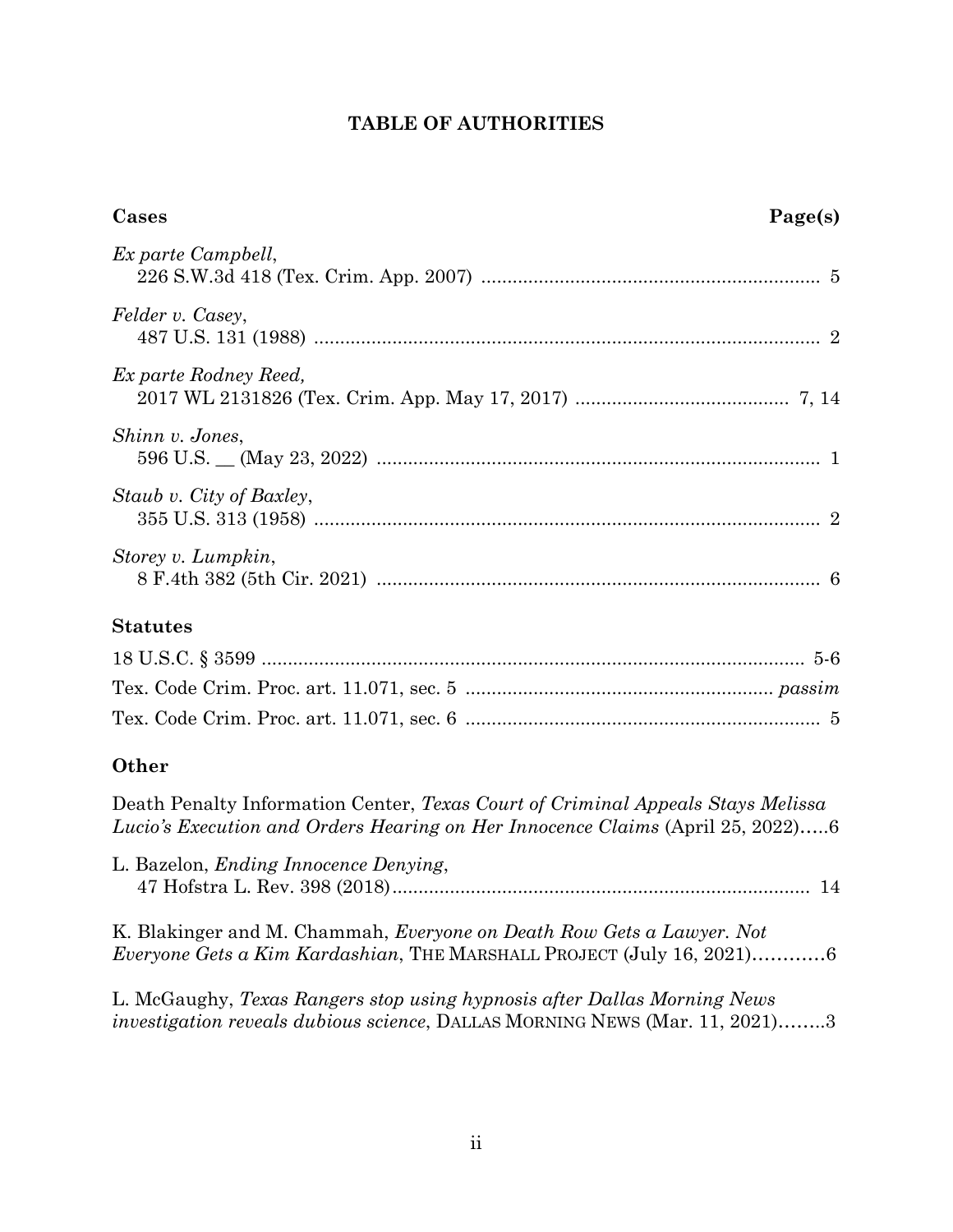### **ARGUMENT IN REPLY**

<span id="page-3-0"></span>The State's Brief in Opposition (BIO) contains no cogent legal argument. It relies on a stream-of-consciousness jumble of "facts," cherry-picked largely from a trial record that is the product of prosecutorial misconduct and junk science. Presumably, the State's goal is to suggest that the case of an indigent individual on death row, who has been unable to present evidence of his innocence and of the rampant prosecutorial misconduct that enabled his wrongful conviction, is unworthy of this Court's attention because the matter is so fact-intensive. Yet the State's misleading presentation underscores the urgency of the legal issues presented. Actual facts, *i.e.*, the truth, should matter; and the State's frenetic effort to obscure the facts now known exemplifies the systemic denial of due process in state habeas proceedings in Texas death-penalty cases, a phenomenon that has resulted in overburdening federal courts to which habeas applicants have been forced to turn in search of a full and fair hearing. *See, e.g.*, *Reed v. Goertz*, Supreme Court No. 21-442 (granting petition in Texas death-penalty case challenging integrity of 1998 conviction); *but see Shinn v. Jones*, 596 U.S.  $\_\_$  (May 23, 2022) (curtailing federal courts' ability to assess constitutional failures accounting for wrongful state-court convictions).

### <span id="page-3-1"></span>**I. The State Makes No Defensible Legal Argument.**

The State contends that the Texas Court of Criminal Appeals ("CCA") refused to consider the merits of any of the new claims in Flores's subsequent habeas application because the CCA correctly concluded that these claims were procedurally barred. BIO at 18. The State characterizes this result as an adequate and

<span id="page-3-2"></span>1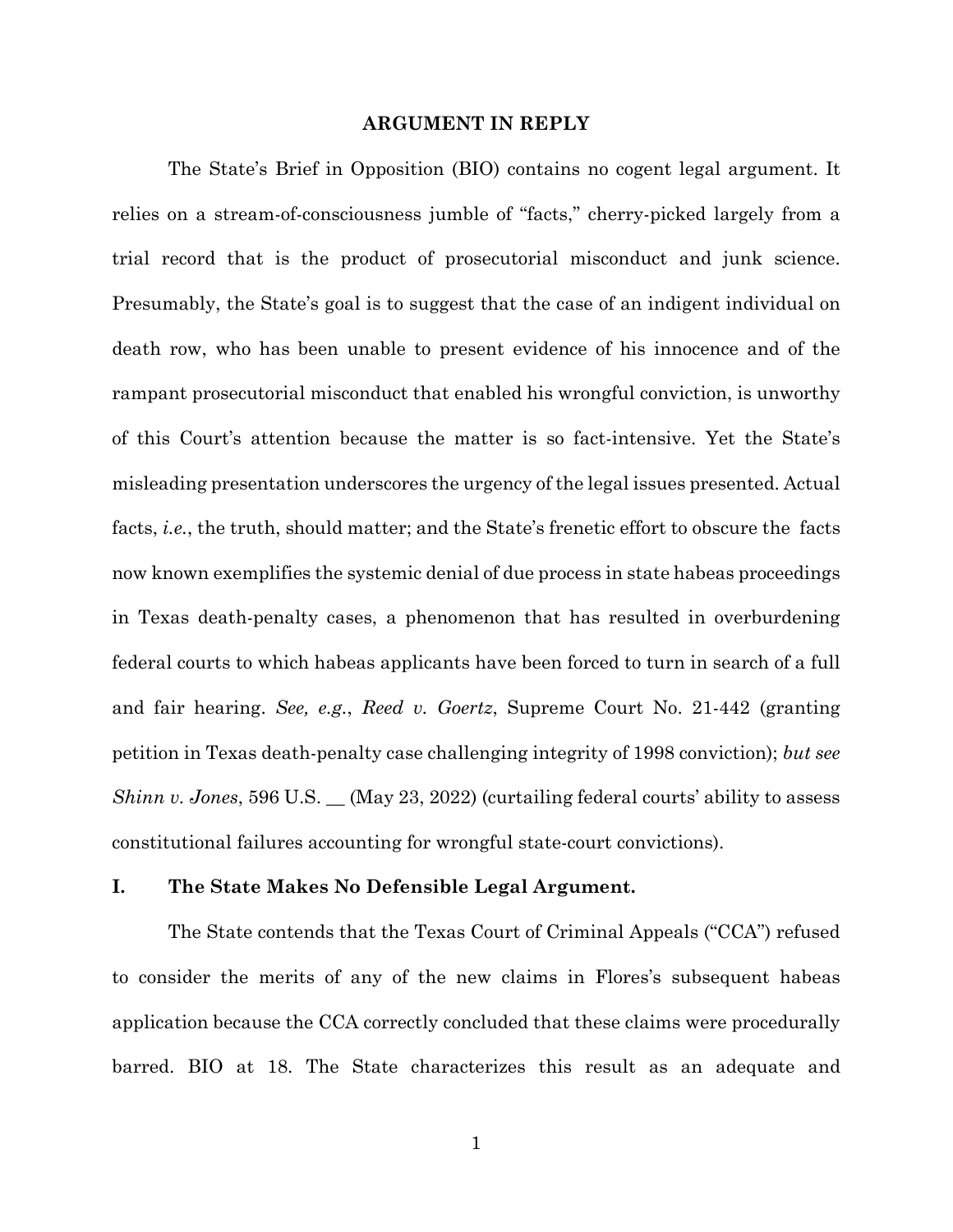independent state-law ground that precludes federal review. The State then devotes many pages to speculating about how the CCA may have reached that conclusion. The CCA itself did not explain how it had concluded that the basis for each of 10 distinct claims, supported by 826 pages of briefing and volumes of evidentiary proffers, could have been discovered sooner. *Compare* AppA *with* AppB. The CCA's entire analysis consists of two conclusory sentences: "Having reviewed Applicant's application, we conclude that it does not satisfy the requirements of Article 11.071, Section 5. Therefore, we dismiss the application as an abuse of the writ without reviewing the merits of the claims raised. Art. 11.071,  $\S$  5(c)." App004.

<span id="page-4-2"></span>To satisfy the state procedural rule at issue, a death-sentenced habeas applicant in Texas must establish that "the current claims and issues have not been and could not have been presented previously in a timely initial application or in a previously considered application … because the factual or legal basis for the claim was unavailable on the date the applicant filed the previous application[.]" TEX. CODE CRIM. PROC. art. 11.071, sec.  $5(a)(1)$ . An antecedent state-law ground for denying review is "adequate" only if it is (1) not arbitrary, unforeseen, or otherwise deprives the litigant of a reasonable opportunity to be heard, *see Staub v. City of Baxley*, 355 U.S. 313, 319-20 (1958), and (2) does not impose an undue burden on the ability of litigants to protect their federal rights, *see Felder v. Casey*, 487 U.S. 131, 138 (1988). The application of the state procedural rule at issue here was arbitrary *and* imposes an undue burden on the litigant.[1](#page-4-3)

<span id="page-4-3"></span><span id="page-4-1"></span><span id="page-4-0"></span><sup>1</sup> Ironically, the elected District Attorney whose name appears on the BIO's cover recently signed a statement issued by "Fair and Just Prosecution," acknowledging that the death penalty is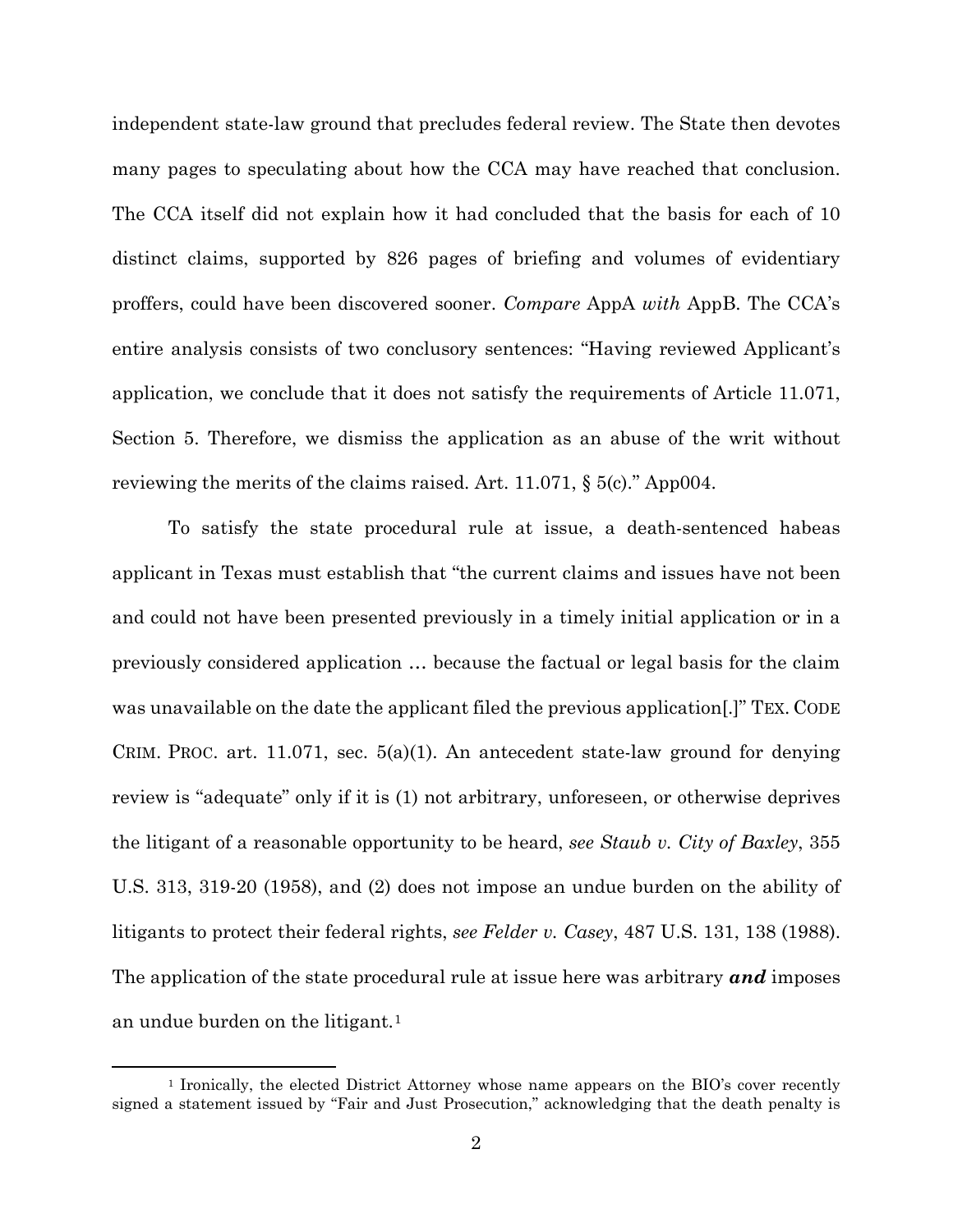#### <span id="page-5-0"></span>A. **The application of the operative state procedural rule was arbitrary.**

The application of the state procedural rule in Article 11.071, section 5 was arbitrary because it could not have been based on a good-faith understanding of the factual basis of Flores's claims: information suppressed by the prosecution that, even after Flores started to uncover it, the State expressly insisted be kept from the court adjudicating his previous habeas application. App071-072. The State fails to acknowledge that it moved to strike virtually all of Flores' witnesses during the only post-conviction evidentiary hearing he ever received; and the State successfully argued that no issue other than the challenge to the reliability of a hypnosis session that a police officer had conducted on a witness should or could be considered during that hearing[.2](#page-5-1) App0072.

plagued by arbitrariness and is so "broken" the signatories have pledged "to work together toward systemic changes that will bring about the elimination of the death penalty nationwide." *Available at* https://fairandjustprosecution.org/wp-content/uploads/2022/02/FJP-Death-Penalty-Joint-Statement-2022.pdf (accessed May 13, 2022). Flores's case is an object lesson in brokenness.

<span id="page-5-1"></span><sup>2</sup> It is noteworthy that the State makes only a passing reference to the outlandish hypnosis session that was the subject of Flores's first subsequent state habeas proceeding. BIO at 12. Although the State has zealously defended the hypnosis performed on a key trial witness, the Texas Rangers who previously promoted the practice have since decided to abandon the practice. *See* L. McGaughy, *Texas Rangers stop using hypnosis after Dallas Morning News investigation reveals dubious science*, DALLAS MORNING NEWS (Mar. 11, 2021) *available at* https://www.dallasnews.com/ news/investigations/2021/03/11/texas-rangers-stop-using-hypnosis-after-dallas-morning-newsinvestigation-reveals-dubious-science/ (accessed May 18, 2022). The hypnotized witness, the Blacks' next-door neighbor Jill Barganier, was the *only* person to identify either of the two men seen getting out of a strange Volkswagen Beetle the morning of the murder in front of the Blacks' house. No other neighbors made any identification. App394. The trial testimony of another neighbor, Michelle Babler, differed considerably from the description in an affidavit she signed the day of the murder, which included only a vague description of "two white males," including one wearing tan coveralls. At trial, thirteen months later, Babler purported to be able to describe the passenger's build and changed her description of the passenger's clothes. App428. Neither Babler nor Barganier were cross-examined about the notable differences between the initial descriptions they had provided police and their trial testimony—because it is unclear if the defense received any discovery regarding their initial descriptions before trial. It is certain, however, that the jury did not receive complete information because a great deal—such as Barganier's initial statement to police—has still never been produced.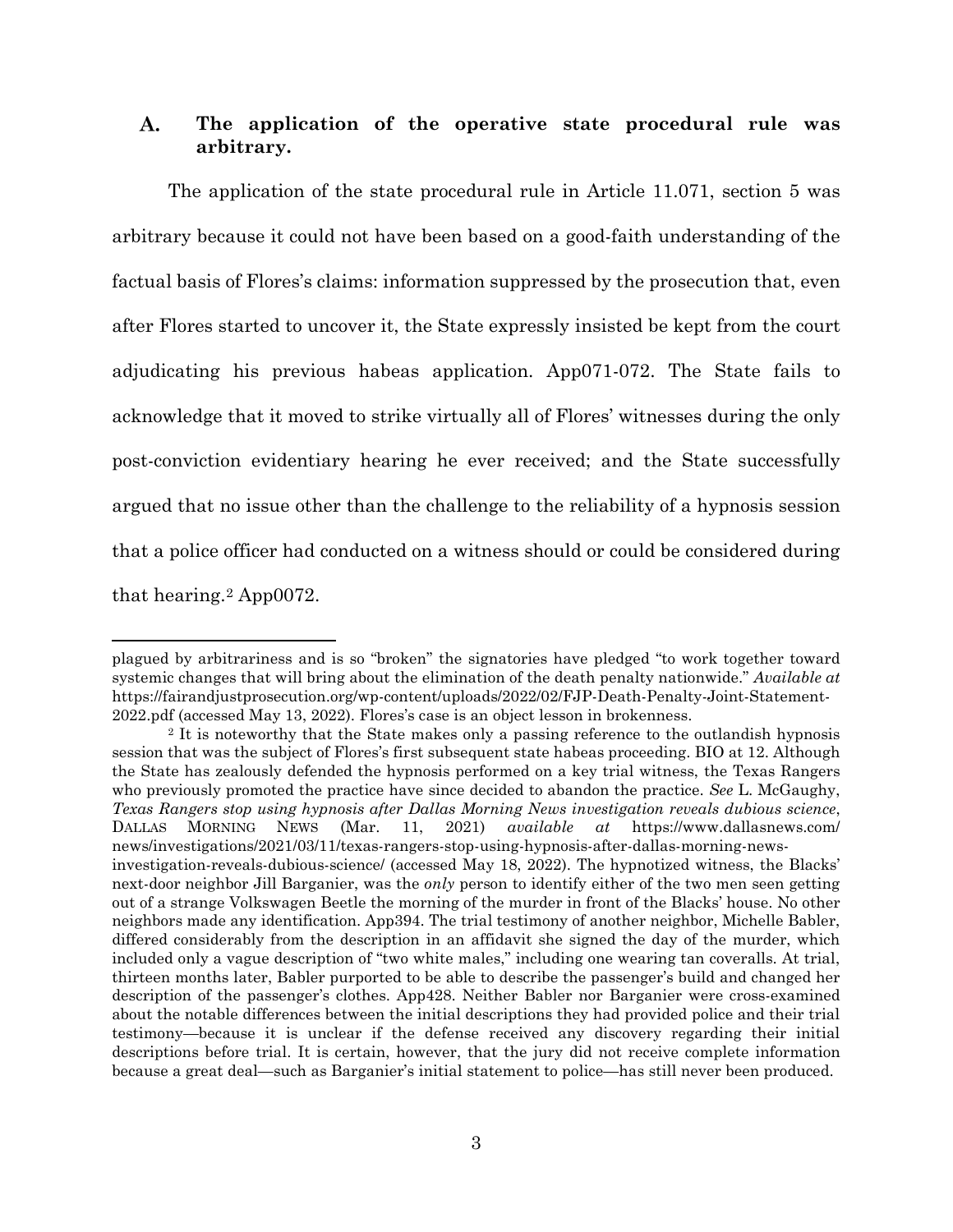Flores started to uncover evidence of rampant prosecutorial misconduct only *after* his execution was stayed in June 2016 and he was finally afforded a right to discovery. Then the State actively *prevented* development of any of the misconduct evidence in the 2016 habeas proceeding. Therefore, Flores marshaled the new evidence—of, for instance, the numerous undisclosed deals made with the State's trial witnesses, circumstantial evidence of mid-trial evidence-tampering, massive discovery failures, and post-conviction collusion between ineffective trial counsel and the State—in a second subsequent habeas application. *Now* the State argues that all of that new evidence was properly ignored below because he could have presented it in his 2016 habeas application. This dizzying "heads-we-win-tails-you-lose" argument is even more remarkable in light of how State actors, since the 2016 proceeding, have continued to resist disclosing material *Brady* information.[3](#page-6-1)

#### <span id="page-6-0"></span>В. **The application of the operative state procedural rule imposes an undue burden.**

The application of the state procedural rule to the claims raised in Flores's second subsequent state habeas application has imposed an undue burden. The undue nature of the burden is apparent upon considering the State's notion that the factual and legal basis of his new claims should all be considered "available" when he filed his previous state habeas application in 2016. The concept of "availability" should not be based on assumptions that indigent individuals on death row possess (1) unlimited resources to investigate and litigate; (2) clairvoyance; and (3) the power

<span id="page-6-1"></span><sup>3</sup> In May 2022, the week its BIO was filed, the State produced, *for the first time*, additional information relevant to undisclosed deals the prosecution had made with multiple trial witnesses.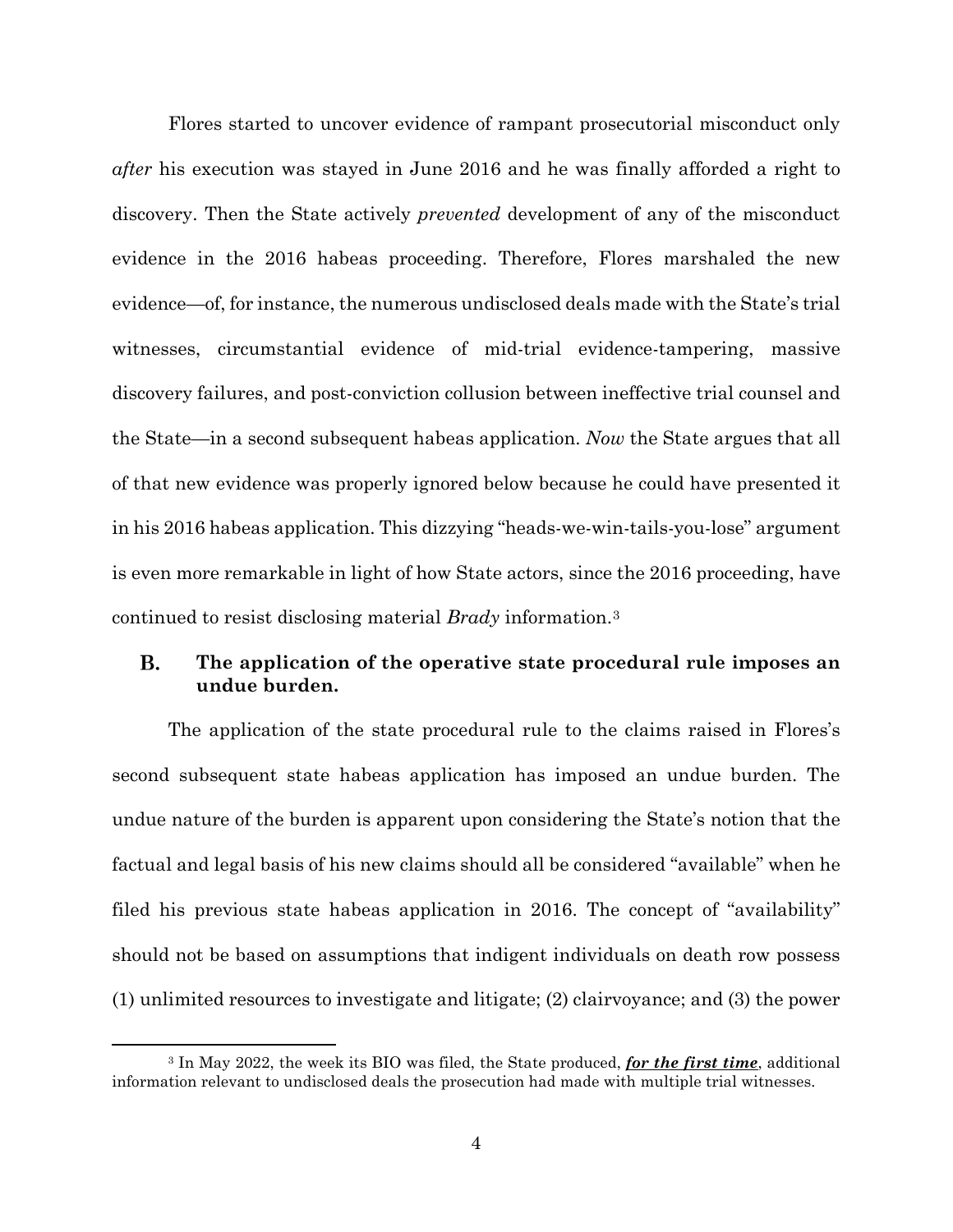to will dishonest actors into admitting to their own dishonest conduct.[4](#page-7-3) Yet the State's arguments hinge on these absurd premises.

<span id="page-7-2"></span>Texas does not even provide for death-sentenced individuals to have counsel or a right to discovery of any kind beyond an initial state habeas proceeding unless and until the CCA gives "the convicting court … notice that the requirements of Section 5(a) for consideration of a subsequent application have been met." TEX. CODE CRIM. PROC. art. 11.071, sec. 6(b-1). This means that a person on Texas's death row is not entitled to counsel for state court proceedings until counsel, on her own and generally without resources, manages to discover the factual and legal basis for claims and then convinces the CCA that the habeas applicant will "likely" be awarded relief. *See, e.g.*, *Ex parte Campbell*, 226 S.W.3d 418, 421 (Tex. Crim. App. 2007) (interpreting section 5 as requiring that: "1) the factual or legal basis for an applicant's current claims must have been unavailable as to all of his previous applications; and 2) the specific facts alleged, if established, would constitute a constitutional violation that would likely require relief from either the conviction or sentence."). Arguably, the CCA's interpretation of the relevant statutory text erects an impossible barrier, as almost no habeas applicant is ever awarded relief; thus, it is never "likely" relief will be awarded despite what the facts suggest about the merits of any given claim.

<span id="page-7-1"></span><span id="page-7-0"></span>Meanwhile, the Fifth Circuit has held that counsel appointed under 18 U.S.C.

<span id="page-7-3"></span><sup>4</sup> The State, for instance, argues that Flores's vast evidence that the State relied on false testimony at trial should all be disregarded because Flores did not obtain affidavits from all of the witnesses who had lied at trial admitting to their lies. BIO at 35-36. Similarly, the State argues that, because one of the State's trial experts (Linch) has now recanted his testimony, his false testimony should be disregarded because he somehow could have been induced to recant sooner.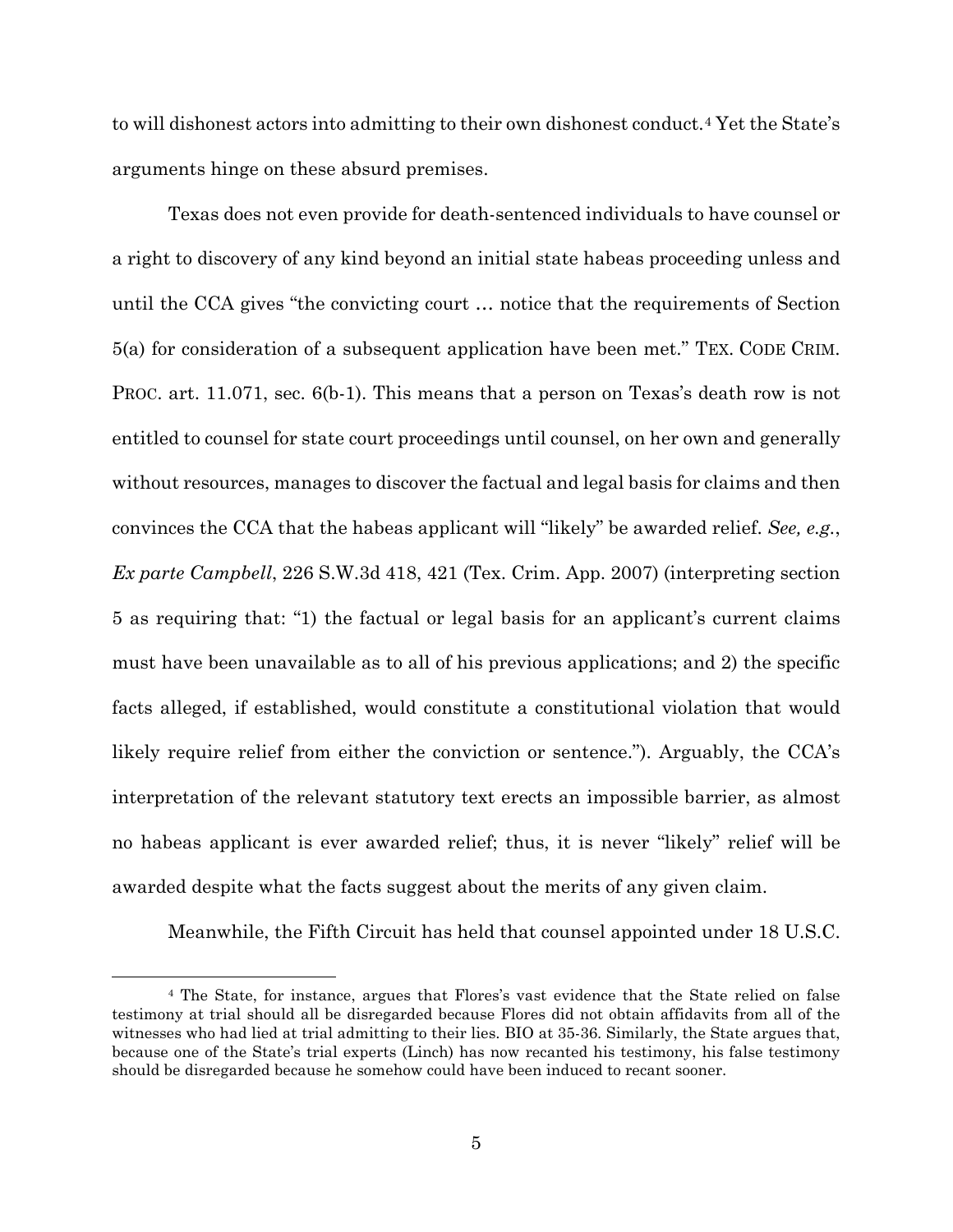<span id="page-8-0"></span>§ 3599 of the Criminal Justice Act to represent death-sentenced individuals in *federal* proceedings cannot ever expect to be paid or receive funding to investigate unexhausted claims to be presented in state habeas proceedings. *See Storey v. Lumpkin*, 8 F.4th 382 (5th Cir. 2021) (affirming denial of compensation for legal work for subsequent state habeas proceedings involving prosecutorial misconduct after finding the state proceedings "outside the scope of counsel's federal appointment pursuant to  $\S 3599$  $\S 3599$  $\S 3599$ ").<sup>5</sup>

That is, death-sentenced individuals cannot be assured legal representation to investigate and then establish the right to get back into state court to prove a wrongful conviction except as a matter of luck, largesse, and personal outrage. *See, e.g.*, the recent example of Melissa Lucio, whom Texas was poised to execute last month: her case attracted the attention of non-profit entities, including the national Innocence Project, which devoted considerable pro bono resources to developing, for the first time, evidence of Lucio's actual innocence, of prosecutorial misconduct, and of the unreliable science that had been used to convict her back in 2008.[6](#page-8-2) But not every person on death row has the ability to attract international media attention nor should that be a prerequisite for obtaining due process from the state that is endeavoring to execute people.[7](#page-8-3)

<span id="page-8-1"></span><sup>&</sup>lt;sup>5</sup> To date, undersigned counsel has received no compensation for representing Mr. Flores since her appointment as substitute counsel in 2020.

<span id="page-8-2"></span><sup>6</sup> The Death Penalty Information Center provides a brief overview of the status of Lucio's case: *Texas Court of Criminal Appeals Stays Melissa Lucio's Execution and Orders Hearing on Her Innocence Claims* (April 25, 2022), *available at* https://deathpenaltyinfo.org/news/texas-court-of-criminalappeals-stays-melissa-lucios-execution-and-orders-hearing-on-her-innocence-claims (accessed May 14, 2022).

<span id="page-8-3"></span><sup>7</sup> *See* K. Blakinger and M. Chammah, *Everyone on Death Row Gets a Lawyer. Not Everyone Gets a Kim Kardashian*, THE MARSHALL PROJECT (July 16, 2021), *available at*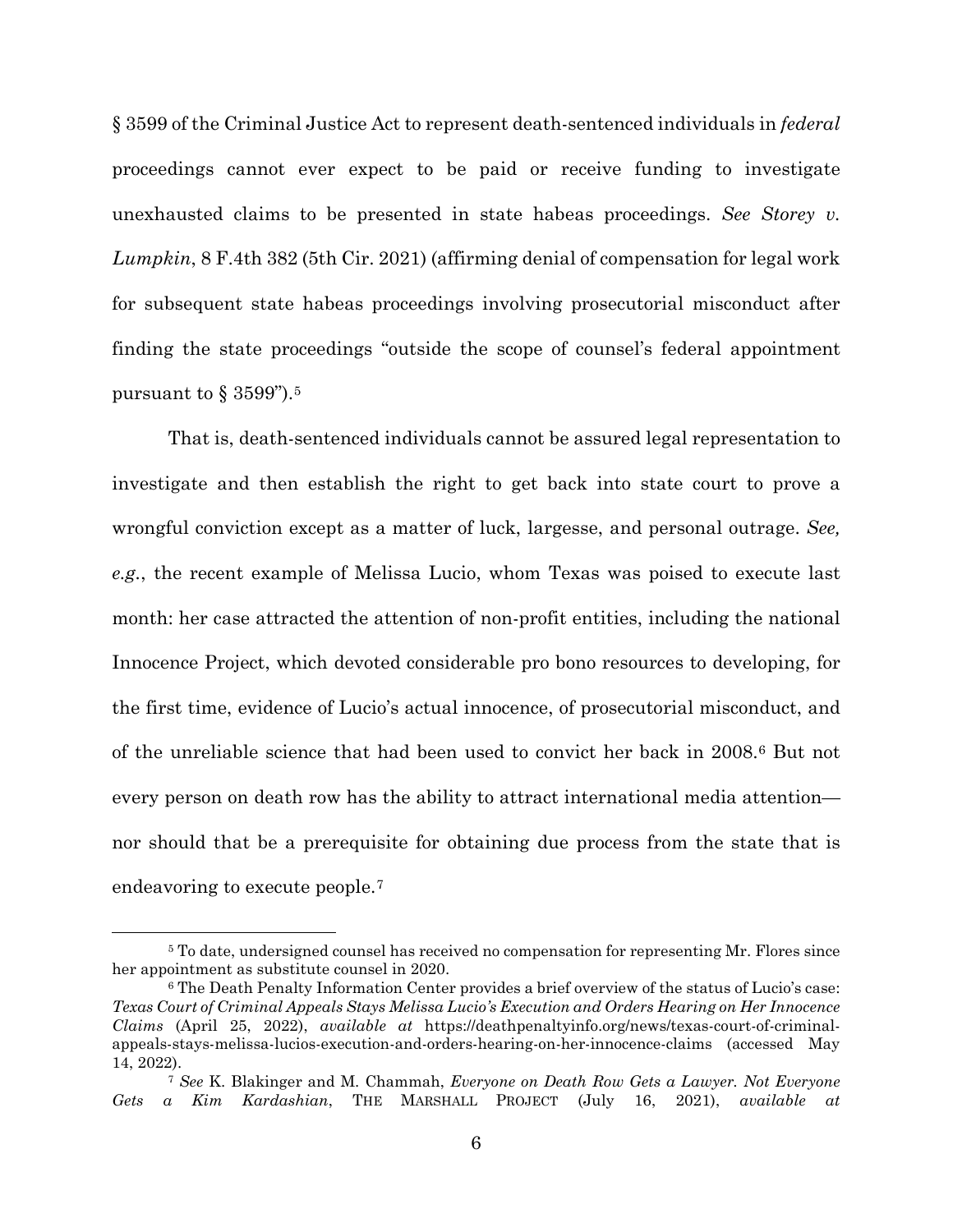Because the CCA dismissed Flores's subsequent state habeas application without considering the claims' merits, $8$  Flores, like many on Texas's death row, must depend on whatever pro bono support he can muster from inside a 6x9 cell. Flores's efforts have been hampered from the outset—first by woefully ineffective counsel who did not even ask for a continuance when trial began before they had received *any* discovery. App333-340. Then, after Flores's conviction, during his initial, critical opportunity to investigate and bring extra-record habeas claims, Flores was abandoned by counsel. Letters that were long ago made part of the record (and to which the BIO alludes) show that initial state habeas counsel *admitted* doing no investigation of any kind and spent most of his limited time on the case trying to withdraw. For a brief moment, a disbarred attorney was retained to do some investigation, but that investigation never occurred. After Flores's initial state habeas counsel eventually convinced the trial judge to replace him, another lawyer who never even bothered to pick up the record and was threatened with contempt of court, became counsel in name only. That lawyer never did any work, never made any appearances, and never ensured that Flores even saw the State's response to the initial state habeas application.[9](#page-9-2) No evidentiary hearing was held in that initial habeas proceeding. Ap063-065. The only thing that happened was that counsel for

https://www.themarshallproject.org/2021/07/16/everyone-on-death-row-gets-a-lawyer-not-everyonegets-a-kim-kardashian (accessed May 14, 2022).

<span id="page-9-1"></span><span id="page-9-0"></span><sup>8</sup> The treatment that Flores's subsequent habeas application received is a common occurrence in Texas death-penalty cases. *See, e.g.*, *Ex parte Rodney Reed*, No. WR-50,961-07, 2017 WL 2131826 at \*1 (Tex. Crim. App. May 17, 2017) ("We find that applicant has failed to make a prima facie showing on any of his [federal] claims. . . . Accordingly, the application is dismissed as an abuse of the writ without reviewing the merits of the claims.").

<span id="page-9-2"></span><sup>9</sup> The initial state habeas application consisted primarily of non-cognizable claims and pages of block quotations lifted from caselaw.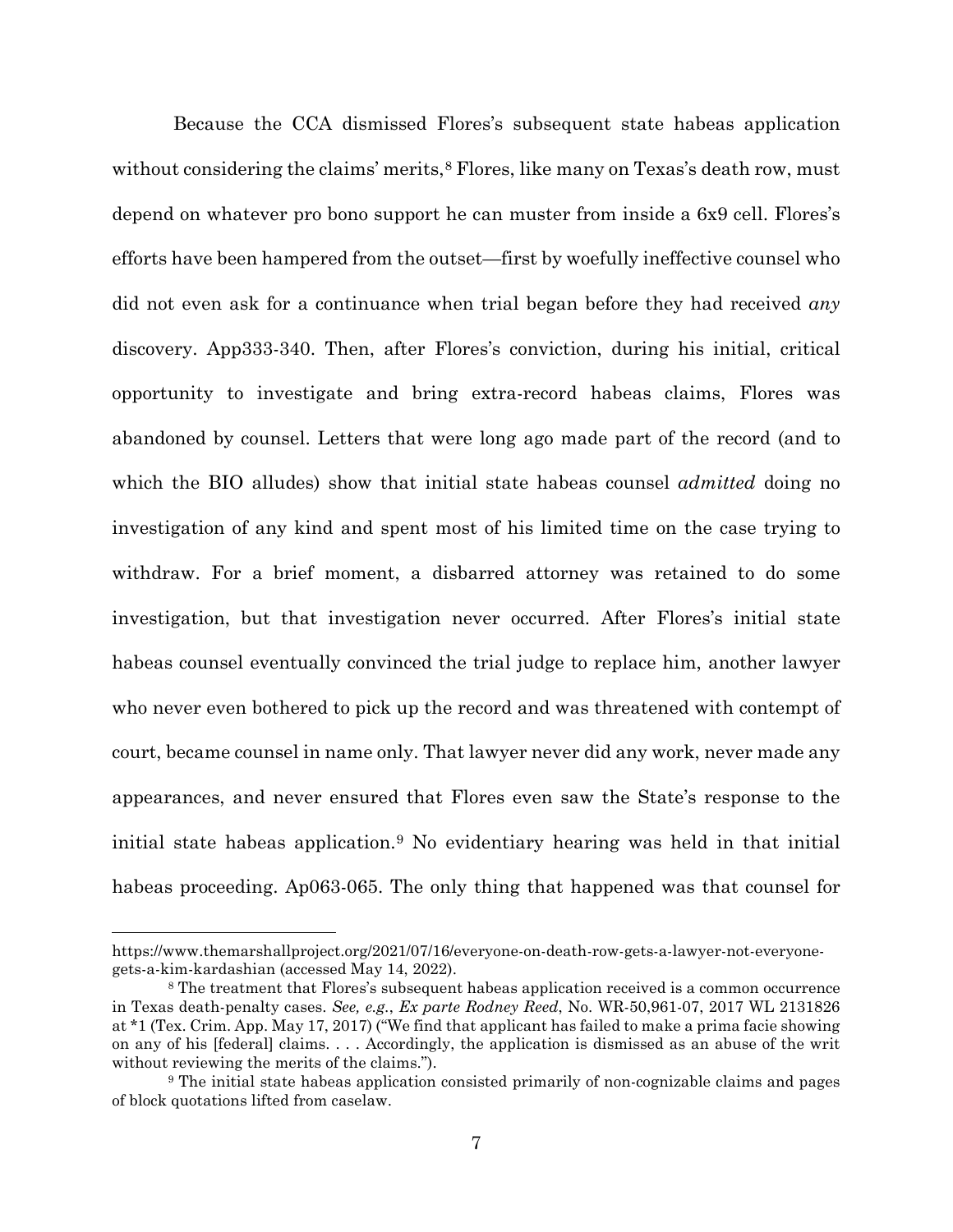the State coordinated with Flores's former trial counsel to prepare affidavits throwing Flores under the bus by claiming that he had "confessed" to being present at the crime scene, so as to excuse counsel's ineffectiveness in failing to put on his alibi witness who was present in the courthouse each day of trial waiting to be called. App186-203. To this day, the State continues to invoke those affidavits, which have never been subjected to adversarial testing and are, on their face, unworthy of credence. BIO at 28-29; *but see* App441-456 (delineating the inconsistencies and inaccuracies in the State's affidavits, signed by individuals whom Flores was expressly prevented from calling as witnesses and cross-examining during his previous habeas proceeding).

The same empty notion of process is evident in the State's discussion of one of the new expert declarations filed below in support of Flores's actual innocence claim. *Inter alia*, the actual innocence claim relies on a scientific consensus that emerged *in 2020***.** Yet the State argues that this new science should be viewed as having been "available" when his previous habeas application was filed in 2016 because some authorities cited in the 2020 scientific paper by Dr. John Wixted, et al, date back to 2016 or before. BIO at 24. This argument is akin to suggesting that a 2022 Supreme Court decision announcing new law should not be considered new law if the Court's opinion cites any legal authorities that predate the 2022 decision.

Similarly nonsensical is the State's argument as to why evidence of rampant prosecutorial misconduct was previously "available." Simply because facts indicating prosecutorial misconduct *existed* does not mean that those facts were "discoverable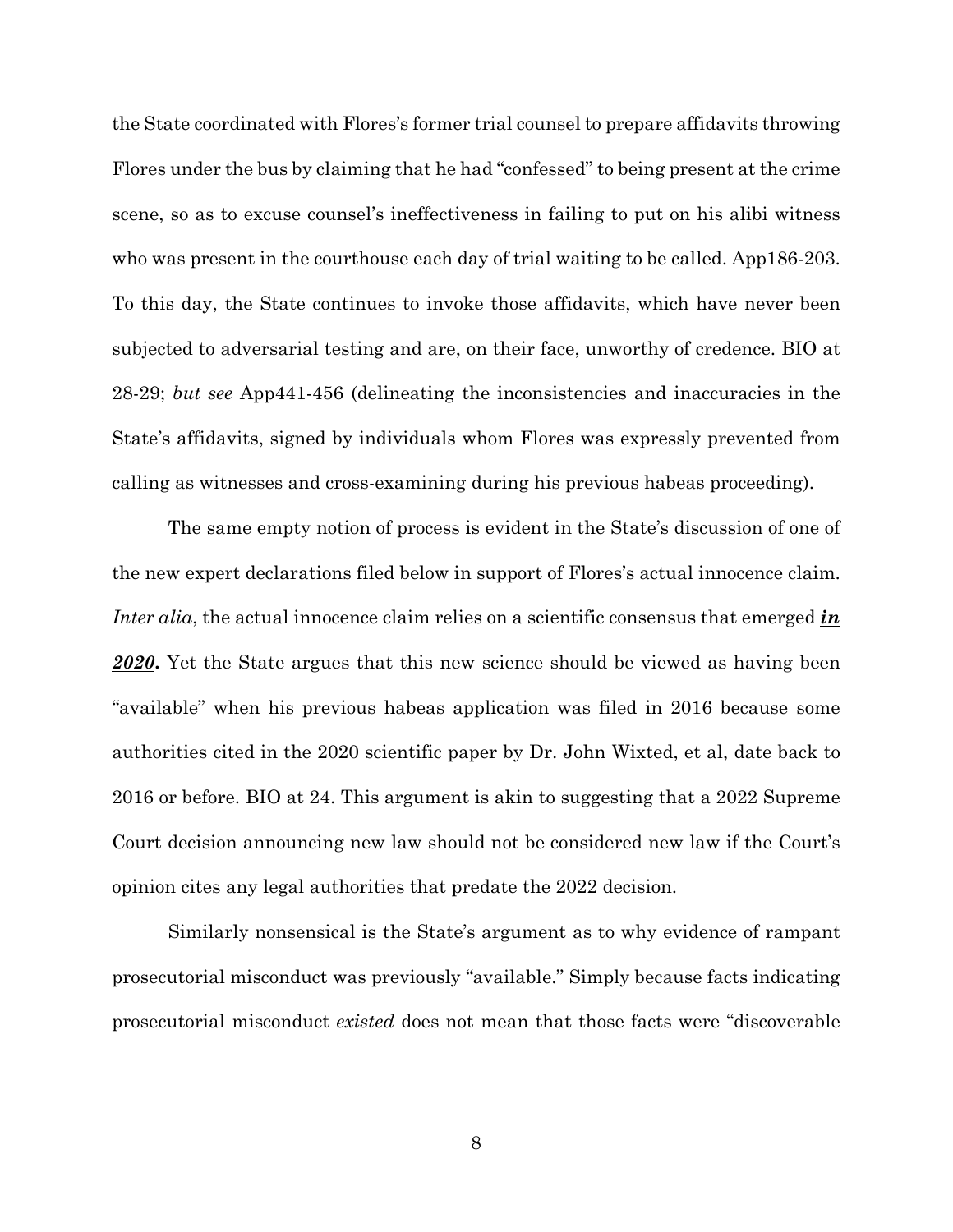through the exercise of reasonable diligence" when State actors had zealously endeavored to conceal those facts. *See* App093-422.

The State's Kafkaesque arguments, ultimately, establish the urgency of the issues Flores presents to this Court.

## <span id="page-11-0"></span>**II. The State Relies on a Confusing and Fallacious Portrait of Decontextualized "Facts."**

Because the State made no substantive legal argument, there is little law to rebut. By contrast, the factual misrepresentations to rebut are legion. Because of the limits of space and time, rebutting a few egregious examples must suffice.

The BIO paints a false portrait of the tenuous, jerry-rigged case the State tried over two decades ago. This strategy, while effective at demonizing Flores, is specious. Without acknowledging the source, the BIO relies primarily on trial testimony from co-defendant Richard Childs' accomplice, Jackie Roberts. BIO at 5-8. Jackie was the drug-addicted daughter-in-law of the murder victim, whom witnesses had described as "extremely irate" the day before the murder because the Blacks had cut her "allowance" from her estranged husband's drug money in half. App112. Jackie, who was sleeping with and dealing drugs for Childs, had provided Childs with a map to the Blacks' house, the Blacks' garage door opener, and information about the Blacks' morning schedules—and then lied about these details at trial; it was also kept from the jury (and the defense) that Jackie had admitted to the lead prosecutor, well before trial, that *she* had planned the burglary with Childs and that *Childs had shot Mrs. Black*. App283-288. Yet the BIO recounts Jackie's self-serving testimony, during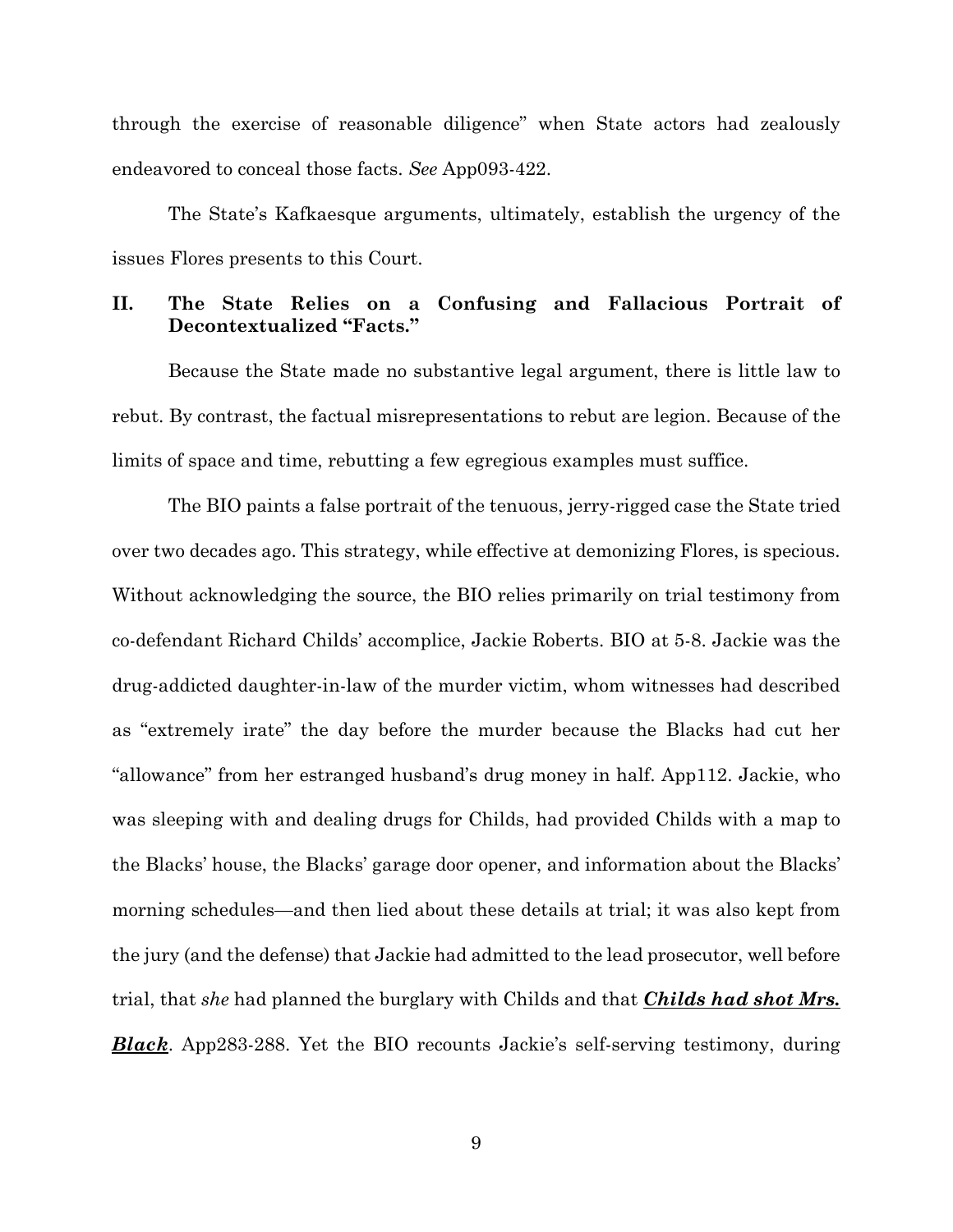which she was caught in multiple lies and is now known to have intentionally concealed considerably more, as if it were an accurate portrait of events. BIO at 5-6.

Likewise, the BIO glosses over the irreconcilable contradictions in testimony from various drug addicts with legal problems, including Jackie and one of Childs' other girlfriends, who both tried to put Childs and Flores together soon before the murder—but in two *different* places. The State treats this evidence as corroborating when, in fact, it was self-deconstructing. Moreover, the testimony of these two interested witnesses contradicted the timeline attested to by other trial witnesses, including Jackie's ex-husband who helped her destroy evidence after Mrs. Black's death. *Compare* BIO at 6 *with* App289-390.

Perhaps the most disturbing aspect of the BIO is the State's disingenuous recourse to a bogus "dog-was-killed-by-a-bigger-gun" hypothesis. *See, e.g.*, BIO at 3.

It is undisputed that two males entered the Blacks' garage and, soon thereafter, the bodies of Mrs. Black and her dog were found shot dead. A bullet and shell casing associated with a .380, some "potato splatter," and a freshly chewed wad of green gum were found near the bodies. Ballistics testing soon established that Mrs. Black had died from gunshot wounds from a .380 caliber gun, which was never found. A different .380 was introduced into evidence, even though it had been expressly *excluded* as the murder weapon. No evidence established the kind of bullet that had killed the Blacks' dog. But a "bigger gun," a .44 magnum pistol that had been found in a closet at Childs' grandmother's house after his arrest, was introduced into evidence. The State claimed in its Opening Statement that Childs had used this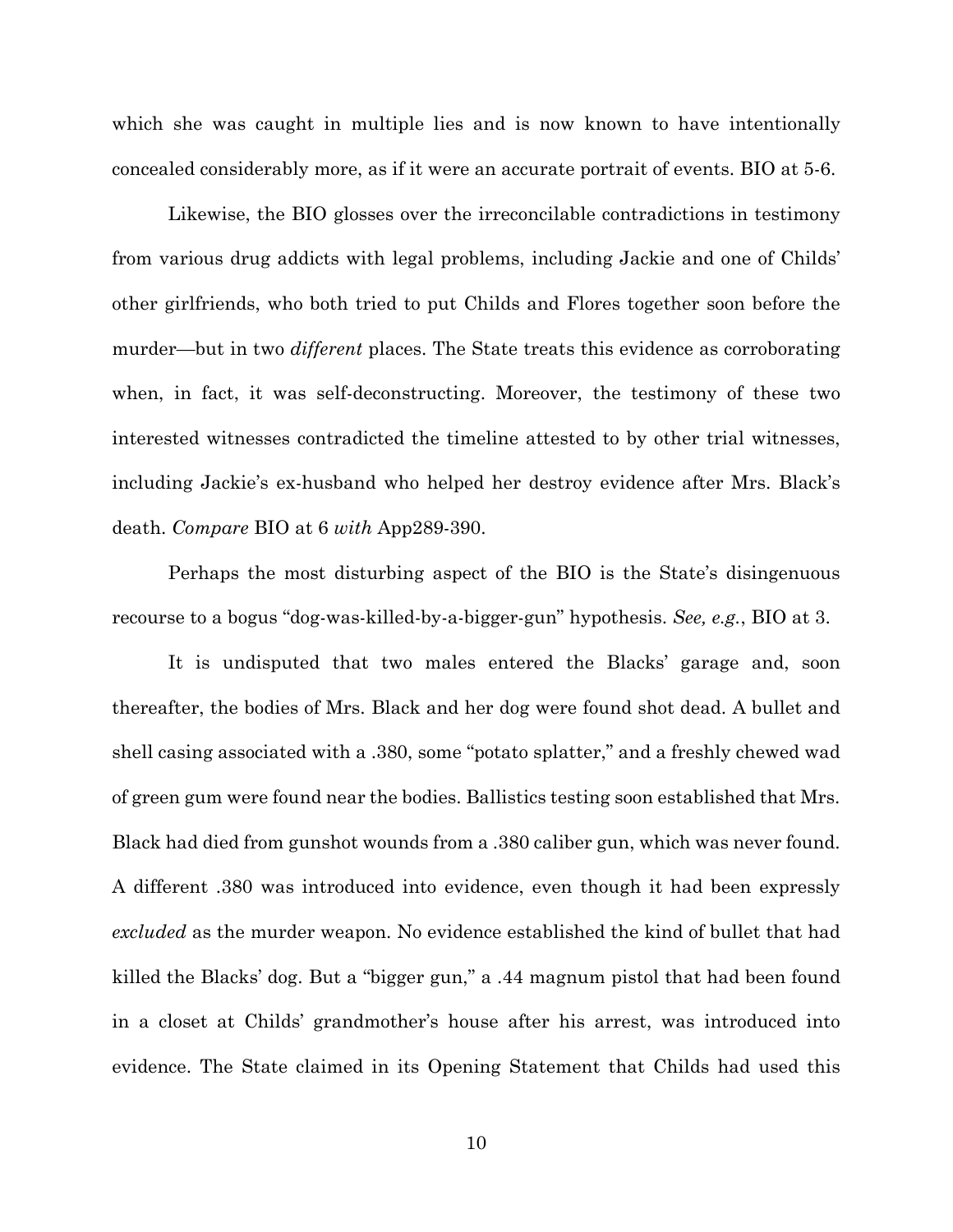"bigger gun" to shoot the dog. The problem was: no evidence supported that claim. The medical examiner expressly *rejected* the suggestion that the dog's wounds indicated that it had been shot by a gun bigger than the .380. App358-359. Also, during a bizarre custodial interview that the jury did not hear, Childs had admitted "my .44 [the bigger gun] was never used" at the Blacks' house.<sup>[10](#page-13-0)</sup>

Nevertheless, at trial the lead prosecutor wanted to put the .44 magnum in Childs' hand (1) to decrease his culpability and thereby justify a sweetheart plea deal that was in the works for him even before Flores's trial;<sup>[11](#page-13-1)</sup> and (2) to support the State's hypothesis that Flores had not only been present but had been the one to shoot Mrs. Black with a .380. The State's "solution" to its lack of evidence was Charles Linch.

Linch was a trace-evidence analyst with close ties to the trial prosecutors. He then worked for the Dallas crime lab aka "SWIFS."[12](#page-13-2) In the middle of trial, Linch was enlisted to "check[] for Potatoes" in the barrel of the .44 magnum that had been lying around the DA's office after the chain of custody was broken; the prosecutors wanted a basis to support its "Childs-used-the-bigger-gun-to-shoot-the-dog" argument before

<span id="page-13-0"></span><sup>&</sup>lt;sup>10</sup> During that friendly custodial interview conducted several days after the murder, Childs also acknowledged "*You make me do this shit, man*" to the officers who were feeding him the story he was to tell. Additionally, Childs alluded to another, unnamed male, seemingly known to law enforcement, who had been with Childs and had Childs' "bag up till that night when" Childs was finally arrested, after law enforcement had allowed him to spend hours holed up with Jackie coordinating a story and destroying evidence. App253-262. The BIO's reliance on Childs' custodial interview, in which Childs was encouraged to implicate Flores in response to leading and racist questioning, is not just highly selective but unprincipled.

<span id="page-13-1"></span><sup>11</sup> Well before trial, Jackie had told the lead prosecutor that Childs had shot Mrs. Black, but this evidence was concealed. Meanwhile, both Jackie and Childs received undisclosed, exceptionally generous deals. Jackie was not prosecuted at all despite multiple probation violations after her arrest and Childs ended up serving only 15 years and has since been paroled. New evidence that his deal was in process even before Flores was tried was attached to the underlying habeas application but no court has ever considered it. App133-142.

<span id="page-13-2"></span><sup>12</sup> "SWIFS," aka the Southwest Institute of Forensic Sciences, was not an accredited lab until years after Linch's employment there. App563-569.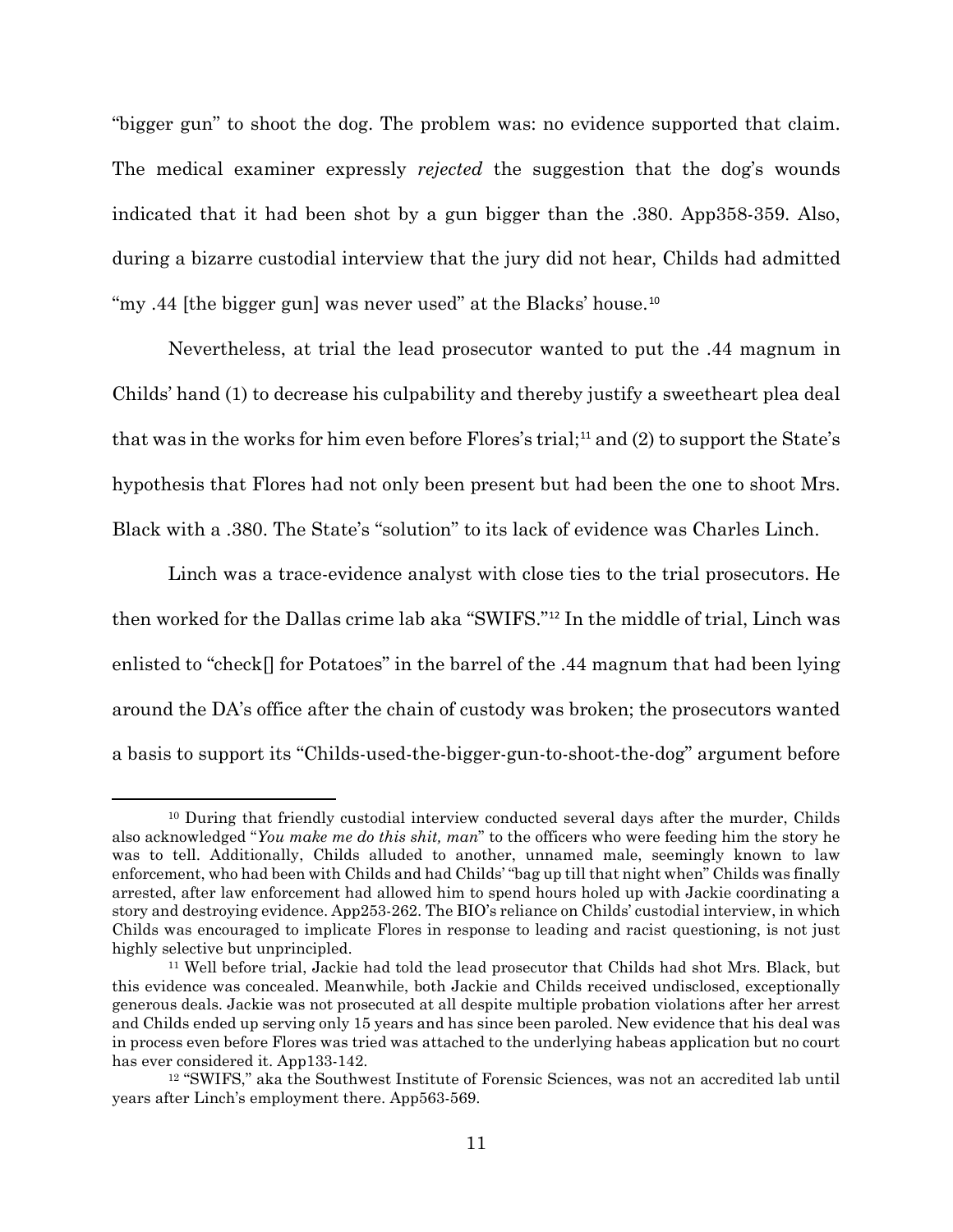trial ended; the presence of potatoes would suggest that this particular "bigger gun" had been at the scene in light of potato splatter found there. App361. The State speculated that potato splatter showed that potatoes had been used as "silencers." At trial an investigator and a firearm examiner contradicted each other as to how a potato might work as a silencer, and both admitted that they had no experience on this front. Seemingly, this concept must be classified in the category of lamebrained ideas associated with mobster myths. App344-345. The BIO's multiple allusions to this aspect of the Flores case ignores what is now known about how the "potato" evidence was obtained and what it does and does not suggest. *See* App360-373 (documenting how the misleading "potato" evidence was obtained and presented at trial and why the false testimony was material). A post-conviction expert in crime lab standards identified these concerning facts (App573-575, 363):

- Linch was a disgruntled, recovering alcoholic who expressly defined his worth as someone who had "a direct role in putting people on death row";
- Linch was contacted by the lead prosecutor on the case during trial;
- the prosecutor gave Linch specific directives about what the prosecutor wanted Linch to find;
- Linch's "testing" was then performed that same day, memorialized in a short report that was not vetted by any other SWIFS employee; and
- the very next day, Linch testified, disclosing only his report, without the underlying notes that actually contradict his "potato starch" finding and expose the standardless nature of his approach.

The State's BIO acknowledges that Linch has recently disavowed the legitimacy of his testing and testimony. But the State ignores that Linch was unwilling to offer opinions about his role in this 1999 case until his file notes were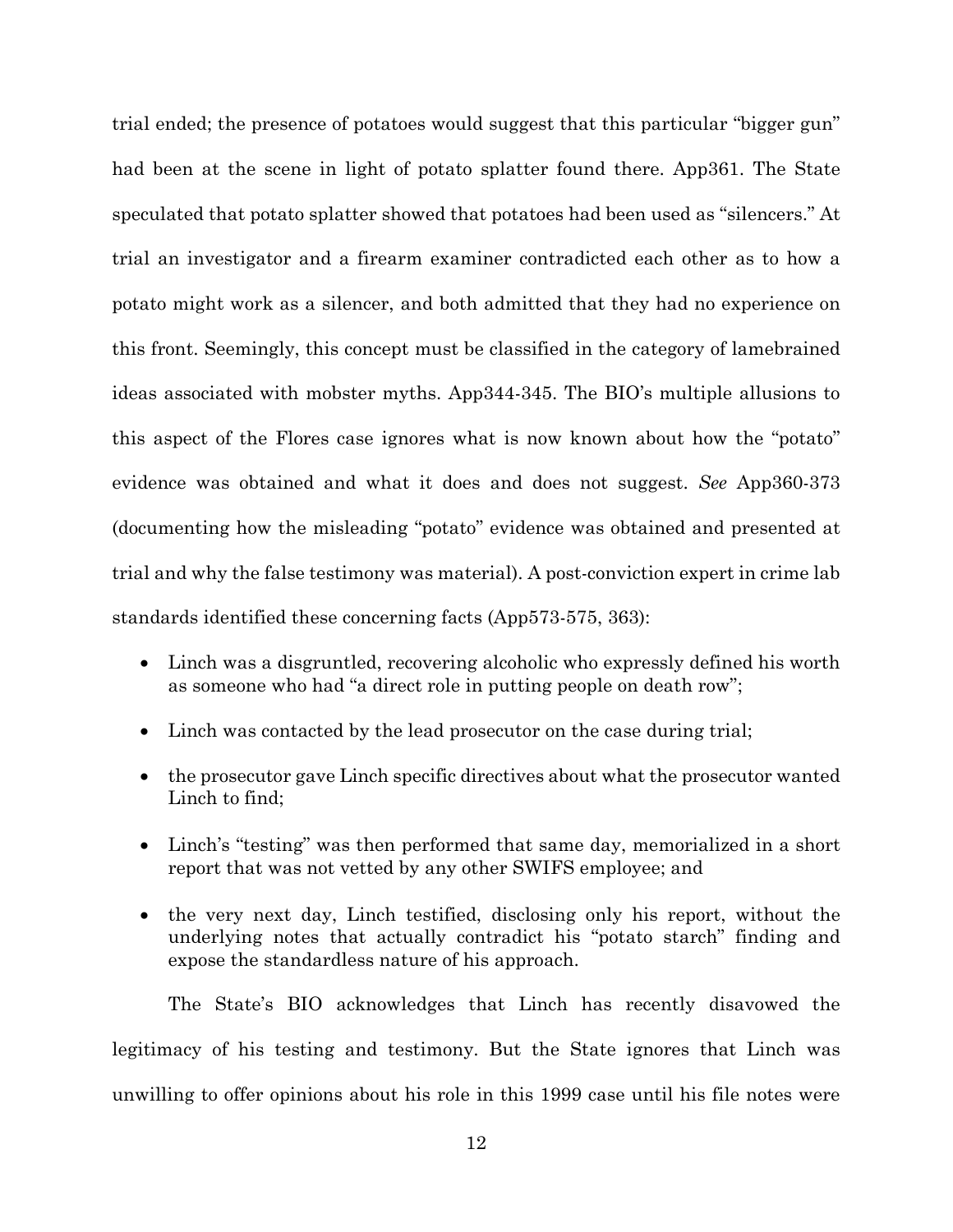obtained—which only occurred *after* Flores's execution was stayed in 2016 and only because of a behind-the-scenes intervention by an employee with the local Conviction Integrity Unit. App0073, 550, 556-559, 569.

After reviewing his file in light of what he knows today, Linch made several salient points. For instance, the information he was provided at trial was inadequate: He was not told "why or how the DA's Office believed that there might have been potato starch inside the barrel of the .44 Magnum." App578. Also, the testimony was rushed: Linch was asked to go to court the day after his hasty examination and the drafting of his one-paragraph report. Moreover, looking back from the perspective of greater experience and education at a forensic lab with quality controls, Linch was struck by the absurdity of the State's trial argument in light of basic laws of physics and chemistry. He explains the problem in readily accessible terms (App580):

- "I doubt there is anyone on the planet who can say that potato residues (starch particles) can be found in a revolver barrel if a potato is jammed on the barrel and the gun is fired. I would certainly expect potato residues to be found inside the barrel if the gun is *not* fired after the potato is jammed on and removed... Starch gelatinizes at about 60 degrees C (140 degrees F) and starch is soluble in boiling water, 100 degrees C (212 degrees F)."
- "Gunpowder ignites at temperatures higher than the decomposition temperatures of potato starch. A small explosion occurs in the barrel when the gun is fired. In addition, before the intense temperatures from that explosion travel the gun barrel, the tight-fitting bullet travels the barrel removing some foreign materials from the barrel."
- "Experimentation would be required to see if intact starch particles can be found in a gun barrel (.44 cal) after firing with a potato jammed on the barrel."

Putting these pieces together, Linch now recognizes that the inferences the

prosecutors were attempting to make in 1999, which they did not share with Linch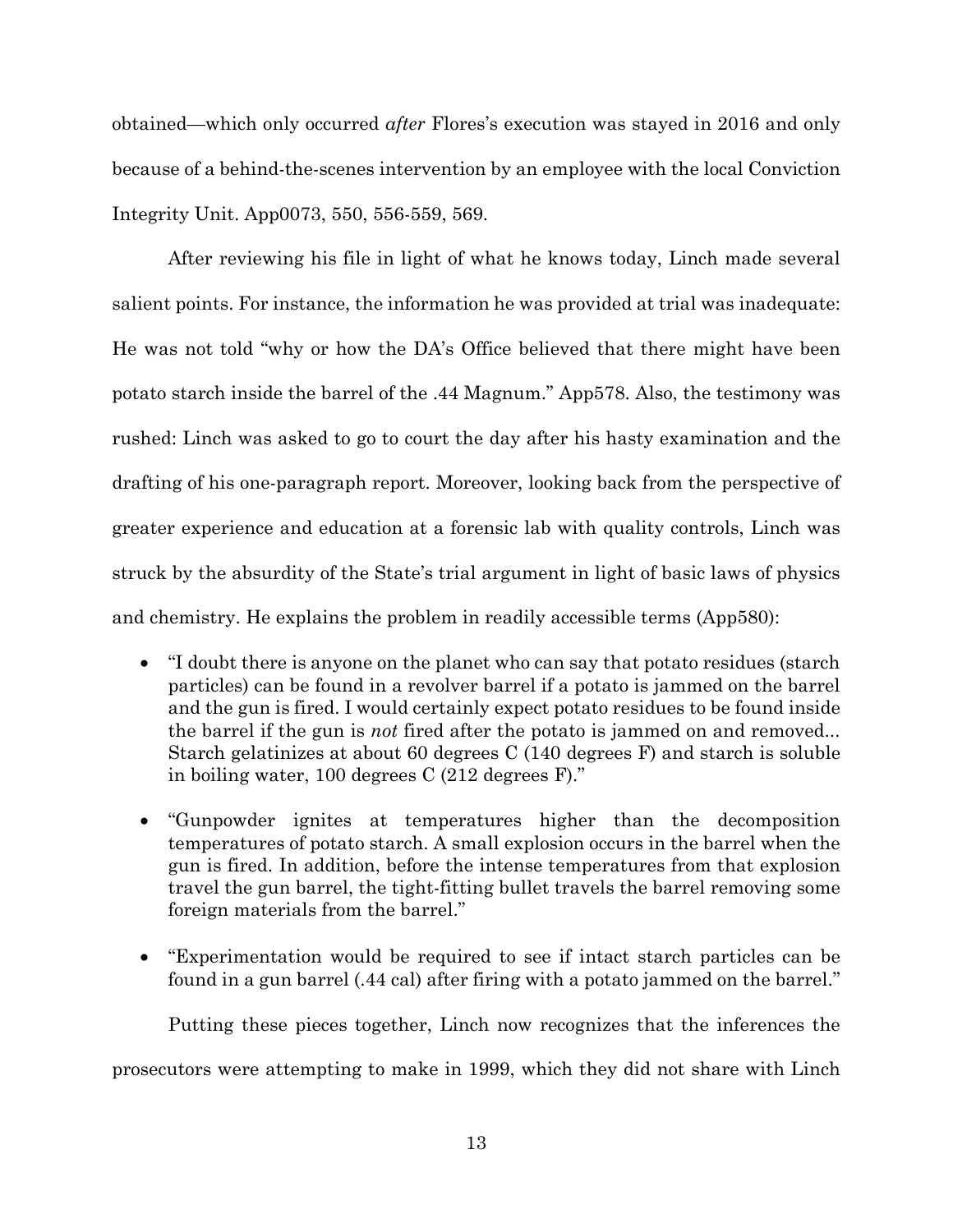<span id="page-16-0"></span>before or after he testified, "*have not been*, to [his] knowledge, *proven by science*. The ability of potato residues to persist in a gun barrel after it has been fired is not, seemingly, known." *Id.* (emphasis added). That is, there is no legitimate basis for believing that a gun fired with a potato jammed on the end of it on January 29, 1998, would still have potato residue inside the gun's barrel on March 23, 1999 when it was brought to Linch from the DA's office to "test." App573-574. More likely, if there was any potato starch, as Linch claimed at trial, it was placed there well *after* the date of Mrs. Black's death.

Twenty-three years later, having seen, *inter alia*, Linch's recantation, the State suggests to this Court that the laughable "potato starch" evidence is a basis for believing in the integrity of Flores's conviction. And this "potato starch" nonsense is just one example of the false and misleading evidence relied on at trial that the State continues to treat as competent evidence. Indeed, the State's BIO doubles-down on conduct that, with the benefit of hindsight, it should be eager to disavow.[13](#page-16-2) Yet for some reason, $^{14}$  $^{14}$  $^{14}$  in its BIO, as at trial, the State relies, for instance, on wholly unreliable statements from State's witnesses Homero Garcia and Johnny Wait. BIO at 9-11. The BIO ignores copious evidence that Garcia was given an undisclosed deal

<span id="page-16-2"></span><sup>&</sup>lt;sup>13</sup> The ongoing problem is illustrated by the decision to throw before this Court putative "evidence" that was obtained under such outrageous circumstances that the State did not even put it before the jury in 1999. *See* BIO at n.8 (purporting to describe events involving Flores's deceased father who, along with Flores's elderly and diabetic mother and girlfriend, were rounded up and thrown in jail for attempting to help him evade arrest; while in jail, his parents were terrorized with threats that they would lose their roofing business and his girlfriend was threatened with having her daughters taken away to induce to get them to sign statements inculpating Flores). *But see* App183-186.

<span id="page-16-3"></span><span id="page-16-1"></span><sup>14</sup> *See* L. Bazelon, *Ending Innocence Denying*, 47 HOFSTRA L. REV. 398 (2018) (describing the entrenched conflict between prosecutorial interest in getting and keeping convictions and ethical obligations to confess error and reverse course where credible evidence of innocence exists).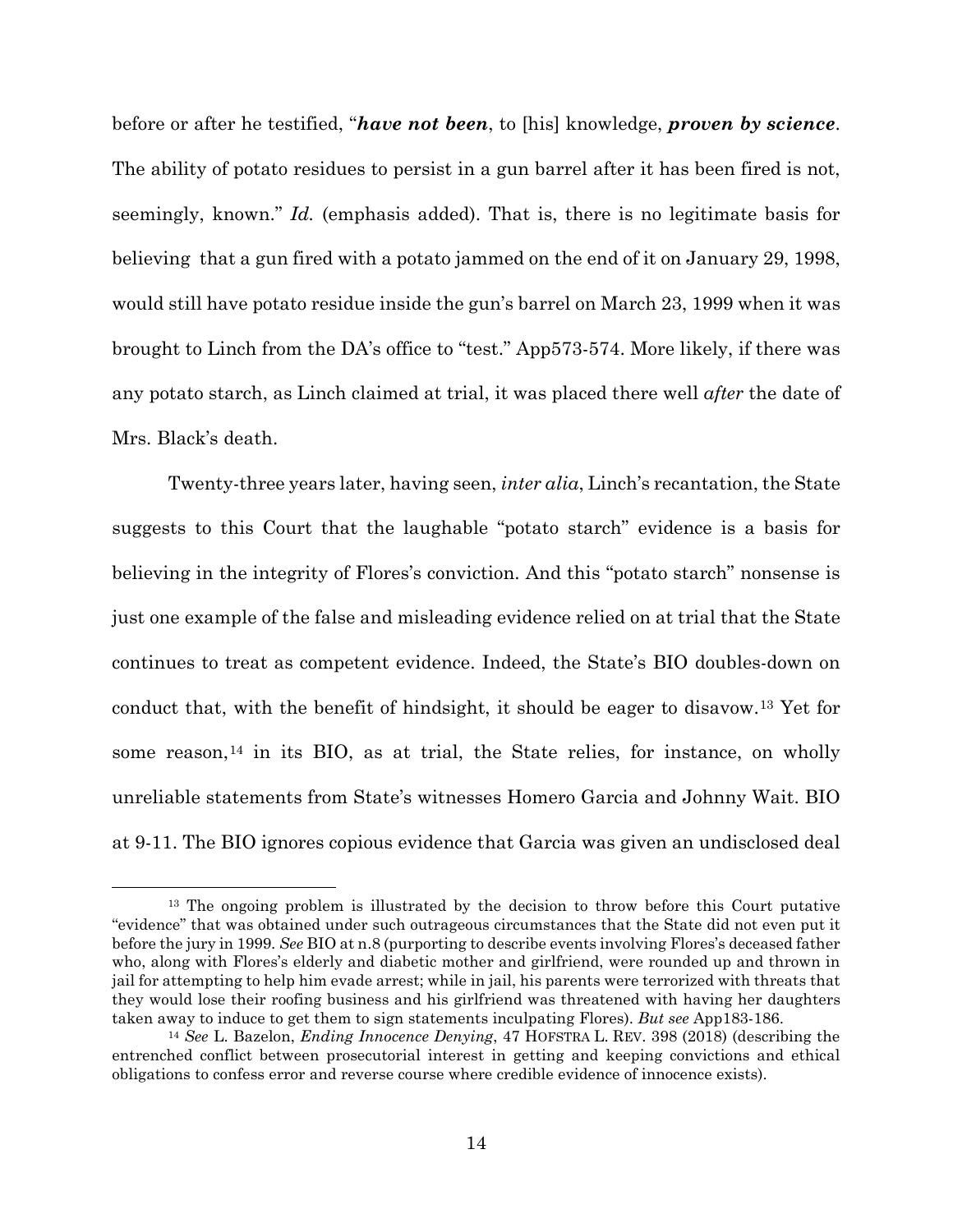by the lead prosecutor in exchange for testifying about the contents of a statement he signed after being up "for days" and following an aggressive custodial interview during which Garcia was threatened and accused (falsely) of having been caught with the murder weapon. App312-321. Likewise, the BIO ignores the new evidence that professional snitch Wait, despite multiple attempts to help law enforcement locate Flores to claim reward money, had never purported to have received the outlandish "confession" about which Wait testified—until he was on the stand. App298-301.

The State asserts that Flores did no more than make "bare, conclusory allegations of suppression" by State actors in the proceeding below. BIO at 32. If one actually reads the 826-page subsequent habeas application, that assertion is readily falsified. In short, the BIO makes no defensible legal argument and relies instead on an extraordinary compendium of factual misrepresentations, a circumstance that illustrates precisely why this Court's intervention is warranted.

### **CONCLUSION**

<span id="page-17-0"></span>The Court should grant the petition to take up the compelling issue of the meaning of "due process" in state habeas proceedings where substantial bases for doubting the integrity of a conviction have been raised and yet never considered due to the arbitrary and unduly burdensome application of a state procedural rule.